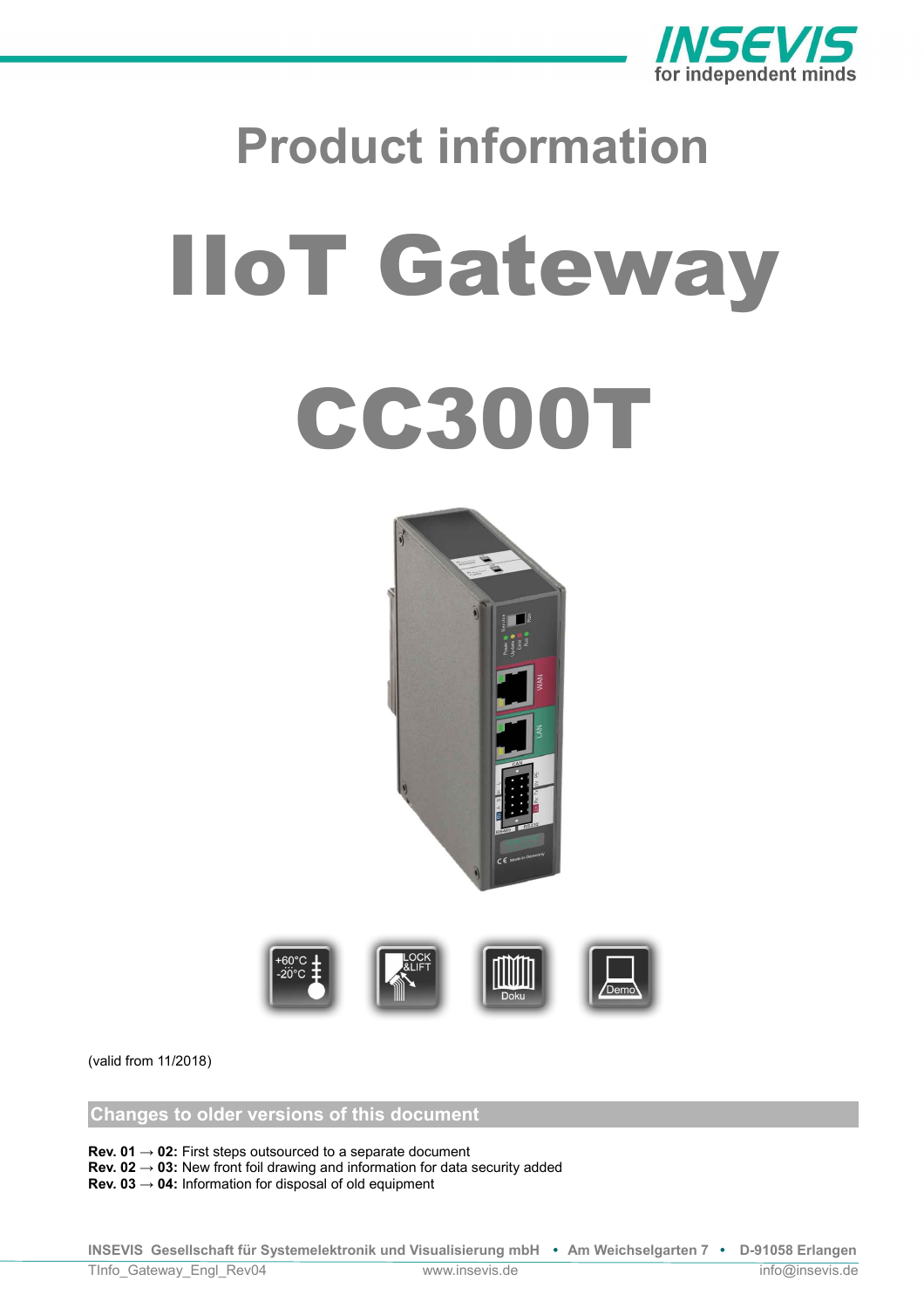

# **Technical data S7-IIoT-Gateway for 35mm DIN-rail** Switch for operation mode T a State-LEDs  $nff =$ switched  $nff$ **Standard configuration:** Ethernet / RJ45 **Ethernet with** (Worldwide Are Network) - RFC1006 on = switched on (S7-communication), Switch for RS485<br>Terminating resistor - Send/ Receive via TCP and UDP, Ethernet / RJ45 - Modbus TCP Switch for CAN<br>Terminating resistor (Lokal Area Network) **Run/Stop switch** CAN-Signal Low Pin 10-Pin 5 PE **State LEDs** for CAN-Signal High Pin 9-Pin 4 Ground (0V) Power, Battery, Error, Run Pin 3 RS232-Signal TxD RS485-signal B Pin 8-Pin 2 RS232-Signal RxD RS485-signal A Pin 7-**Inserting stripes**  digital ground M (0V) Pin 6-- for Logo and identification  $-$  Pin 1 L+ (24V) (thereby customized adaption possible easy) customized<br>label possible €  $CE$  Made in **on demand :** *Image: view of GC300T* **RS232 with** - Modbus-TCP **RS485 with** - Modbus RTU - with switchable teminate resistors for RS485 **CAN**  - protocol compatible to - CANopen® *For handling → please see present manual S7-IIoT-Gateway* - with switchable teminate resistors for RS485 **Scope of delivery:**  - Grounding terminal - Technical data sheet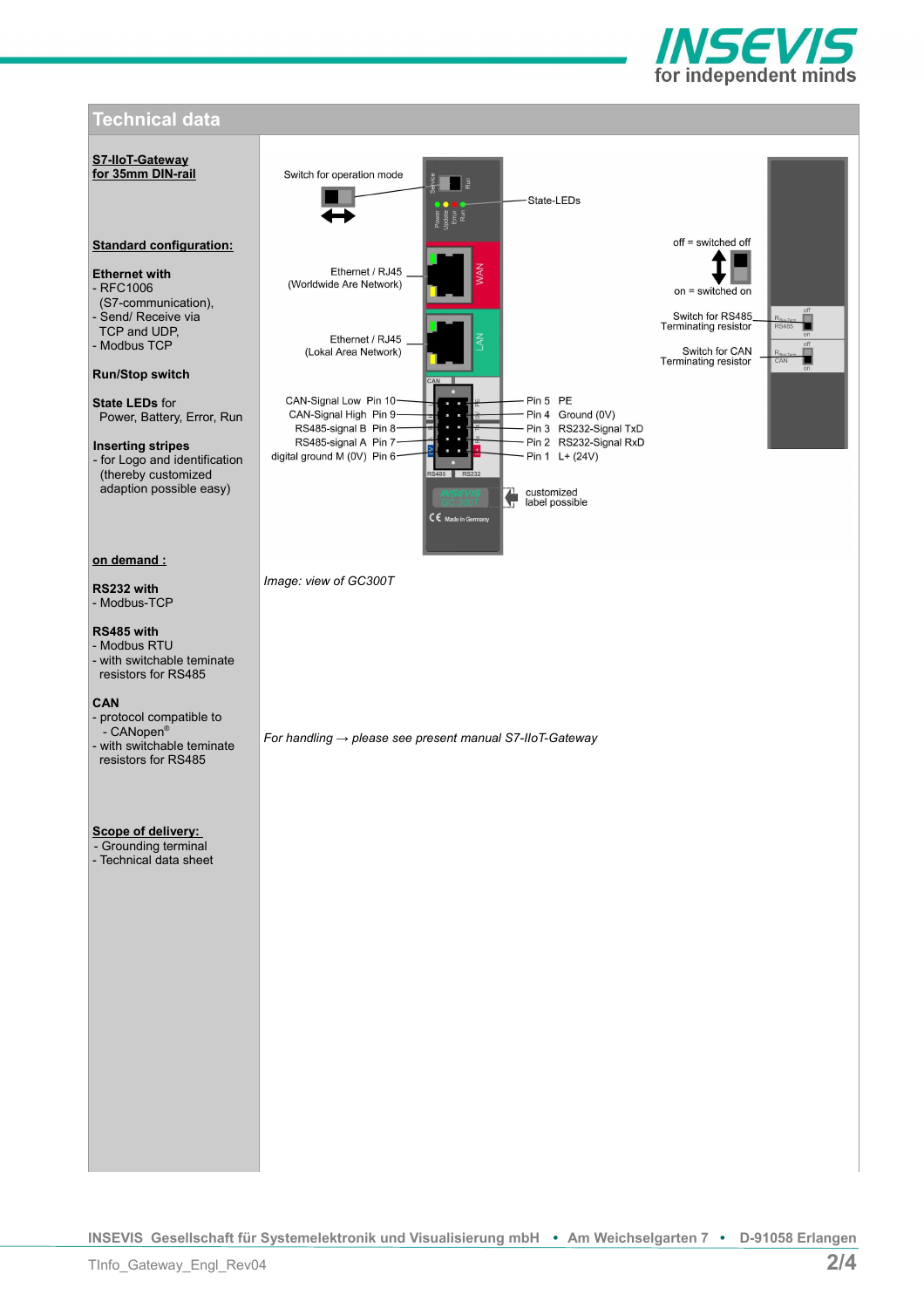

| <u>Technical data</u>                                                                       |                                                                                                                                                                                                                                                                                     |
|---------------------------------------------------------------------------------------------|-------------------------------------------------------------------------------------------------------------------------------------------------------------------------------------------------------------------------------------------------------------------------------------|
| Dimensions W x H x D (mm)<br>Cut out $W \times H$ (mm)<br><b>Protection class</b><br>Weight | 28 x 116 x 84<br>35mm DIN rail<br><b>IP41</b><br>ca. 350g                                                                                                                                                                                                                           |
| Operating temperature range<br>Storage temperature range                                    | $-20^{\circ}$ C  +60 $^{\circ}$ C (without condensation)<br>$-30^{\circ}$ C $+80^{\circ}$ C                                                                                                                                                                                         |
| Connection technology                                                                       | removable connector with 2 bolt flanges aside<br>(cage clamp technology) for cross section up to max. 1,5mm <sup>2</sup>                                                                                                                                                            |
| Load voltage L+                                                                             | 24V DC (11 V  30V DC)                                                                                                                                                                                                                                                               |
| Start-up current                                                                            | < 3A                                                                                                                                                                                                                                                                                |
| Technical data                                                                              | <b>CPU</b>                                                                                                                                                                                                                                                                          |
| CPU-type                                                                                    | Type $T$ (GC300T)                                                                                                                                                                                                                                                                   |
| Working memory                                                                              | 256 MByte                                                                                                                                                                                                                                                                           |
| internal memory                                                                             | 4 GByte, thereof ca. 1 GByte for user data (visualizations, etc.)                                                                                                                                                                                                                   |
| Programming languages<br>Programming system                                                 | JavaScript<br>Node-RED                                                                                                                                                                                                                                                              |
| Serial interfaces<br>(protocols)                                                            | COM1: RS 232 (via Node-RED)<br>COM2: RS 485 (via Node-RED)                                                                                                                                                                                                                          |
| Ethernet (protocols)                                                                        | ETHERNET: 10/100 MBit<br>S7-communication (active put/get), Modbus-TCP<br>(more by Node-RED)                                                                                                                                                                                        |
| <b>OPC UA Server</b>                                                                        | Predefined namespace, compatible to S7-1500<br>+ max. 100 user-variables<br>alternatively user defined namespace with external modeler (via binary data export)<br>optionally OPC UA DI<br>able to provide datapoints from all other interfaces including history                   |
| SecurityPolicy                                                                              | history configurable in sample time and number of samples<br>subscriptions: max. 8<br>monitored items per subscription: max. 200<br>monitored items total: max. 500<br>none / Basic 256 Sha 256 sign / Basic 256 Sha 256 sign & encrypt<br>(can be enabled and disabled separately) |
| <b>MQTT</b>                                                                                 | Client (subscriber / publisher)                                                                                                                                                                                                                                                     |
| Node-RED                                                                                    | performance limit approx. 50 variables actualise cyclic<br>data points from all other interfaces                                                                                                                                                                                    |
| CAN (protocols)                                                                             | Baudrate 10 kBaud  1 MBaud - via Node-RED                                                                                                                                                                                                                                           |
| Data security                                                                               | open source packages OpenSSH and OpenVPN                                                                                                                                                                                                                                            |
|                                                                                             |                                                                                                                                                                                                                                                                                     |

# **Ordering data of devices and accessoiries**

# **Identification**

S7-IIoT-Gateway **GC300T-0-03**

Connector 2x5pin (bolt flanges) / E-CONS10-00